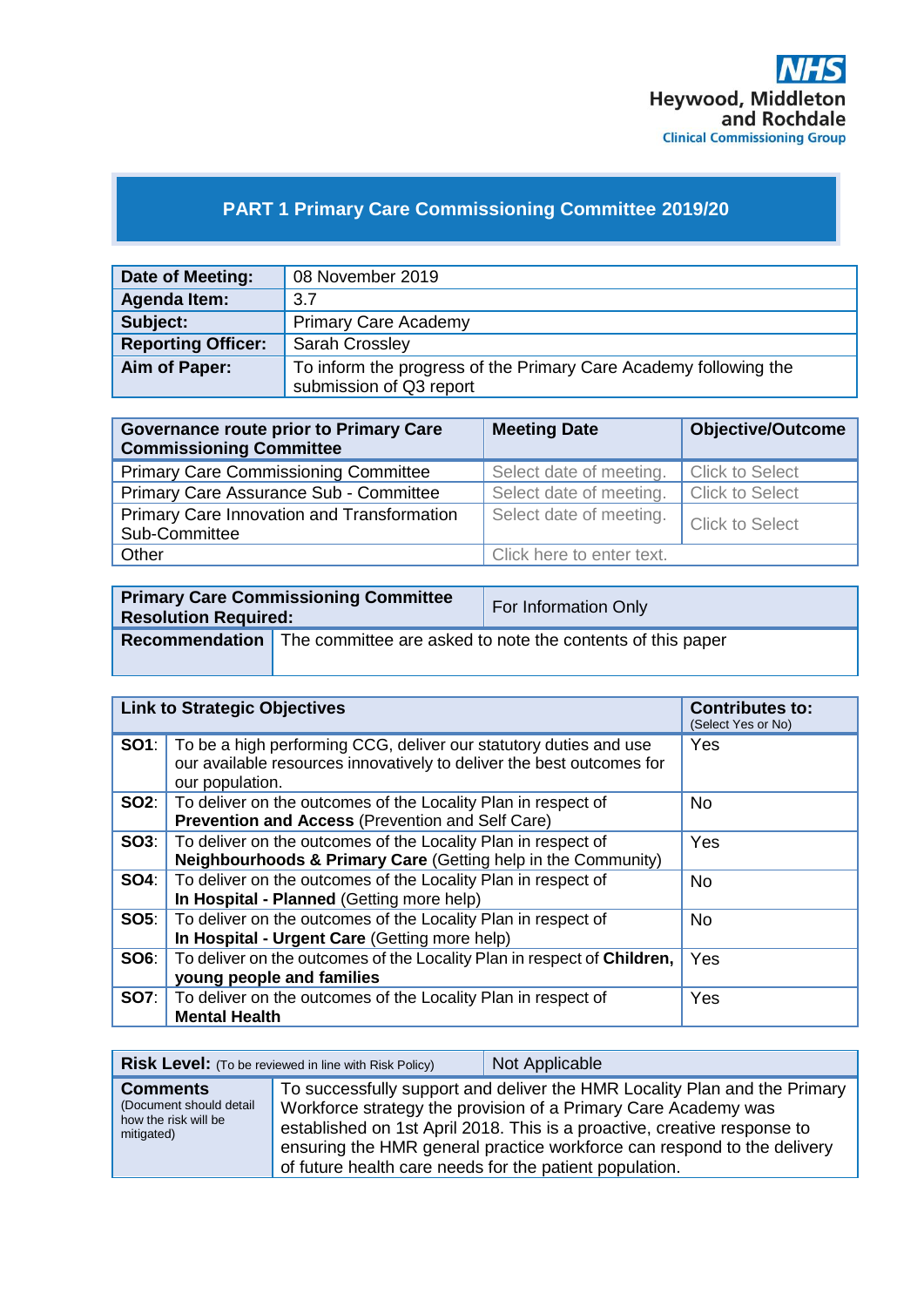| <b>Content Approval/Sign Off:</b>                                 |                                      |
|-------------------------------------------------------------------|--------------------------------------|
| The contents of this paper have been<br>reviewed and approved by: | Head of Primary Care, Sarah Crossley |
| <b>Clinical Content signed off by:</b>                            | Not applicable                       |
| Financial content signed off by:                                  | Not Applicable                       |

|                                                       | <b>Completed:</b> |
|-------------------------------------------------------|-------------------|
| Clinical Engagement taken place                       | Not Applicable    |
| Patient and Public Involvement                        | Not Applicable    |
| <b>Patient Data Impact Assessment</b>                 | Not Applicable    |
| Equality Analysis / Human Rights Assessment completed | Not Applicable    |

#### **Executive Summary**

#### **Background**

The Primary Care Academy(PCA) is a key enabler in creating a competent, sustainable and adaptable workforce. This initiative helps to ensure HMR attracts, recruits and retains a highquality workforce that is able to deliver effective patient centred care.

The PCA was established through co-production between the local GP Federation – Rochdale Health Alliance (RHA) and the CCG to ensure that by 2021 the workforce is equipped with the right skills to meet the needs of the population of HMR.

The PCA has 4 domains which are aligned to the HMR Primary Care Workforce Strategy, each domain has several outcomes which will support the delivery of a sustainable and adaptable workforce.

#### **Reporting and Monitoring**

Following commencement of the contract the Provider has submitted a report of activity and progress of achievements to HMR CCG at the beginning of each quarter. Regular reviews take place monthly to assess whether progress is being made and whether outcomes, objectives and measures are being achieved. This meeting also provides the forum for a discussion whether there is a need for outcomes to be adjusted and the evidence required to support this. Templates are provided for each quarter and final submission which the PCA are expected to complete as part of the assurance process.

The purpose of this paper is to update the committee on the process undertaken to ensure PCA is progressing, objectives are being met and continue to be fit for purpose.

#### **Update following Q3 submission**

Following the receipt of Quarter 3 submission from RHA, contained is an update for each domain for July – September 2019 inclusive.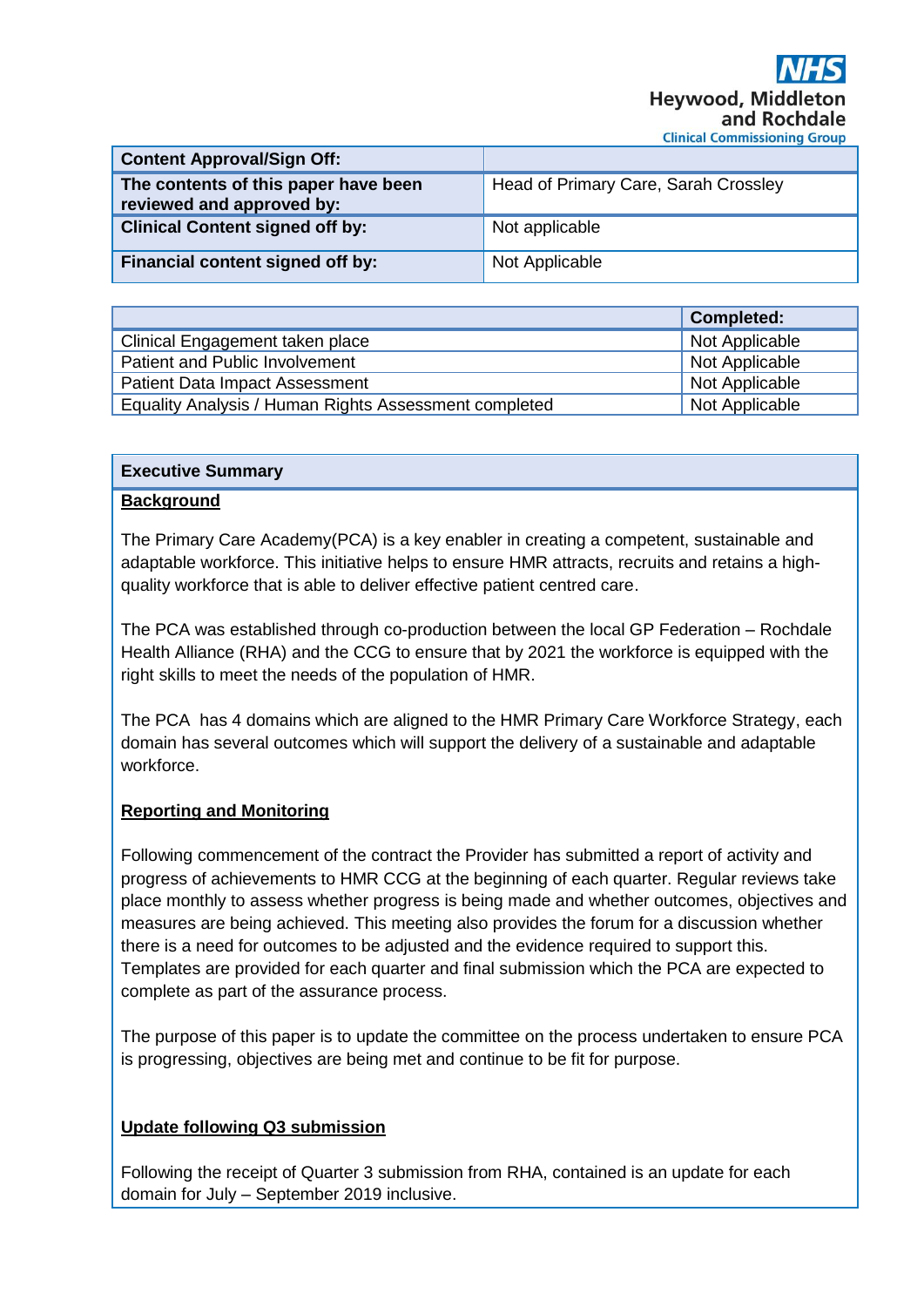

Activities/Progress under each section is progress that has been made in achieving the annual outcomes that have been set for each domain.

#### Making Primary Care Attractive and Growing Our Own

- $\triangleright$  Promotion of HMR Primary Care and what is has to offer continues through various social media forums and platforms, these include twitter and Revolution Radio.
- $\triangleright$  A work experience pilot has completed enabling 8 students to be placed within HMR general practices.
- $\triangleright$  A successful RCGP summer school has taken place within the last quarter with an increase in numbers on the 2018 programme.
- $\triangleright$  A HMR administrative traineeship programme has completed for 8 individuals which has resulted in 2 people successfully securing an apprenticeship programme within HMR.
- ➢ Preparation work has started with HMR general practices for the introduction of Paramedics and Pharmacists into the workforce as part of the NHS Long Term Plan.
- $\triangleright$  HMR is now able to accommodate pre-registration nursing students which will commence late November.
- ➢ Collaborative work and engagement with the University of Salford has resulted in several final placement counselling students being accommodated with HMR general practice. This has supported GP's in managing patients requiring low level mental health interventions.

## Promoting Education and Training for the Primary Care Workforce

- ➢ Engagement continues with the International General Practitioner Recruitment scheme however progress has been slow and hindered by Brexit.
- $\triangleright$  An educational calendar is now available for all general practice staff this enables staff to plan training accordingly.
- ➢ Career progression opportunities for HCA's and Practice nurses are available and supported through the PCA.
- ➢ HMR are part of the GM development programme in the accommodation of the Primary Care Trainee Nurse Associate programme with anticipated commencement early 2020.
- $\triangleright$  The PCA is supporting the implementation of the HMR self-care strategy.
- $\triangleright$  Preparation work is taking place to enable a pilot to take place with 5 HMR general practices in the delivery of 'group consultations' early 2020.
- $\triangleright$  An effective and creative way of collecting local workforce data is being explored as current processes are proving challenging, results expected last 2019.

## Introduce new Roles in Primary Care

- $\triangleright$  Engagement is taking place with the Primary Care Networks and general practices in identifying roles to commence April 2020 as part of the NHS long term plan which will complement and enhance care delivery.
- $\triangleright$  Information is being shared with general practice via pod casts and literature on how different roles can contribute to future health care delivery.

## Support future leadership, training and research in primary care